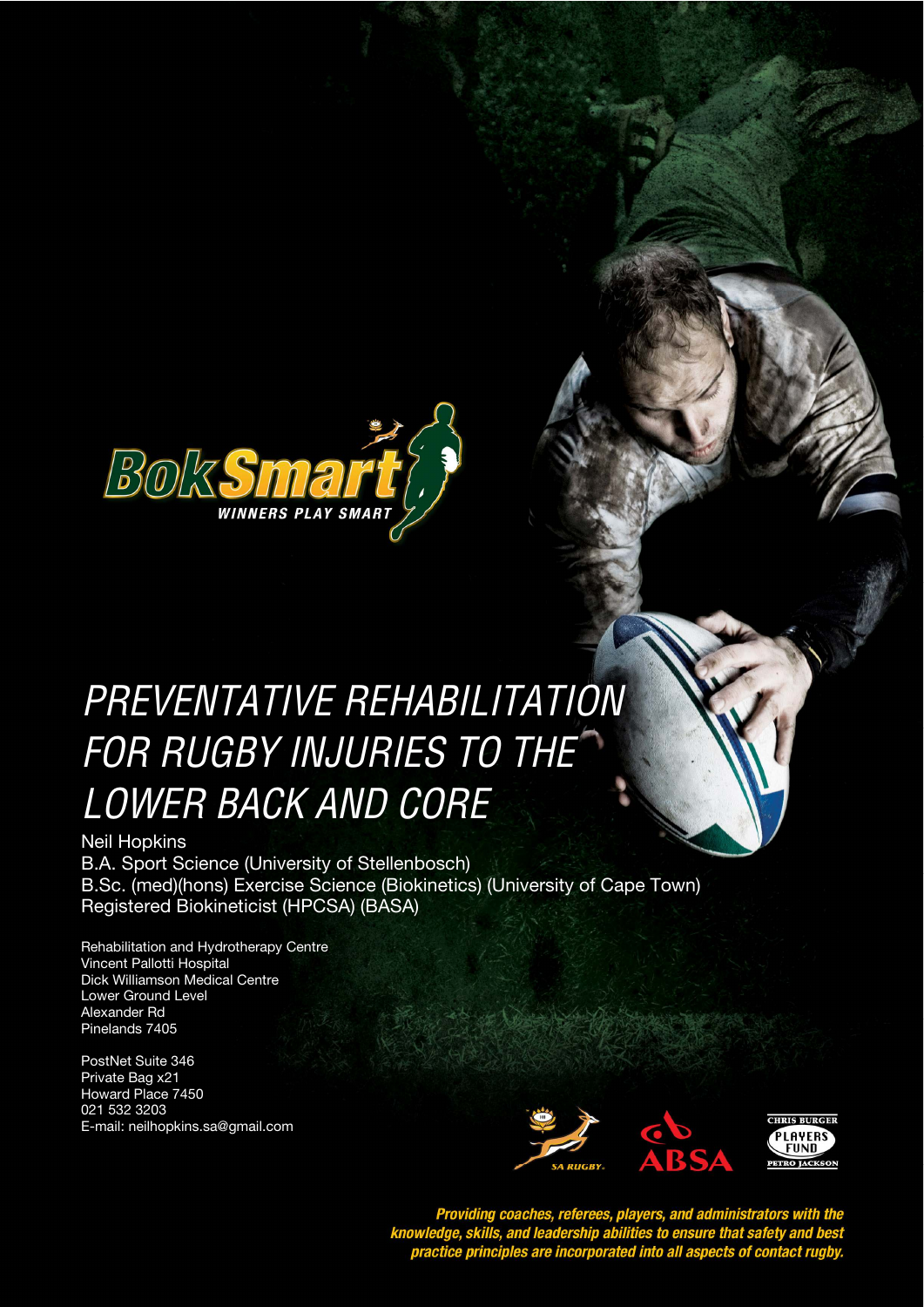### **INTRODUCTION**

Rugby is a full-contact sport which has one of the highest injury rates when compared to other team sports. Although injuries are expected from any high-speed and high-impact situation, steps have been taken to minimise the high injury rates within rugby. Law changes, cutting down on foul play, improving protective equipment, as well as increasing the emphasis on proper conditioning are to name but a few of the steps taken with the goal of reducing the risk of injury.

Trends in the nature of injury in rugby have changed since 1995 as a result of numerous modifications to the laws combined with the advent of professionalism. However, these changes have been associated with some negative consequences, such as an increase in injury risk for both professional and amateur games. As a result, a vast amount of research has been conducted on the nature and cause of injuries in rugby, and their prevention. A significant amount of this research is concerned with the risk of spinal injury associated with playing rugby.

The head, rib cage, pelvis, and spinal column form the central component of the skeleton. One of the primary functions of this central component is to absorb and dissipate forces which act upon the body; this role is mainly fulfilled by the spine and the muscles which support it. An increased possibility of injury occurs if there is a dysfunction in the protective and load distributing capacity of the spine. This is particularly evident in the lumbar spine, which can be seen as the building block for the lower back region. The lower back is an integral part of the entire movement chain as it functions as part of a complex network of the skeletal, muscular and nervous systems. Countless research hours have been spent trying to determine the exact cause of lower back pain, but as a result of the complex relationship between the brain, bones, muscles and ligaments, numerous cases of lower back pain remain unexplained.

Lower back injury is not a phenomenon exclusive to rugby players or any other athlete population; it is a global phenomenon. This is evident from the large number of lower back related disorders within normal populations. Lower back pain affects a large number of sedentary individuals and is the greatest cause for absence from work, or loss in work productivity. In South Africa this is evident by the fact that physiotherapists treat at least six patients with lower back pain per week, with 60 to 80% of the population experiencing back pain at some time in their life. In the majority of cases the mechanical cause of lower back pain will differ between sedentary and athletic populations. Normal populations tend to get lifestyle associated back pain whereas rugby players tend to suffer from back pain which is associated with exercise, rather than the lack thereof. However, the structures affected in the lower back will be the same in both population groups as their human anatomy does not differ.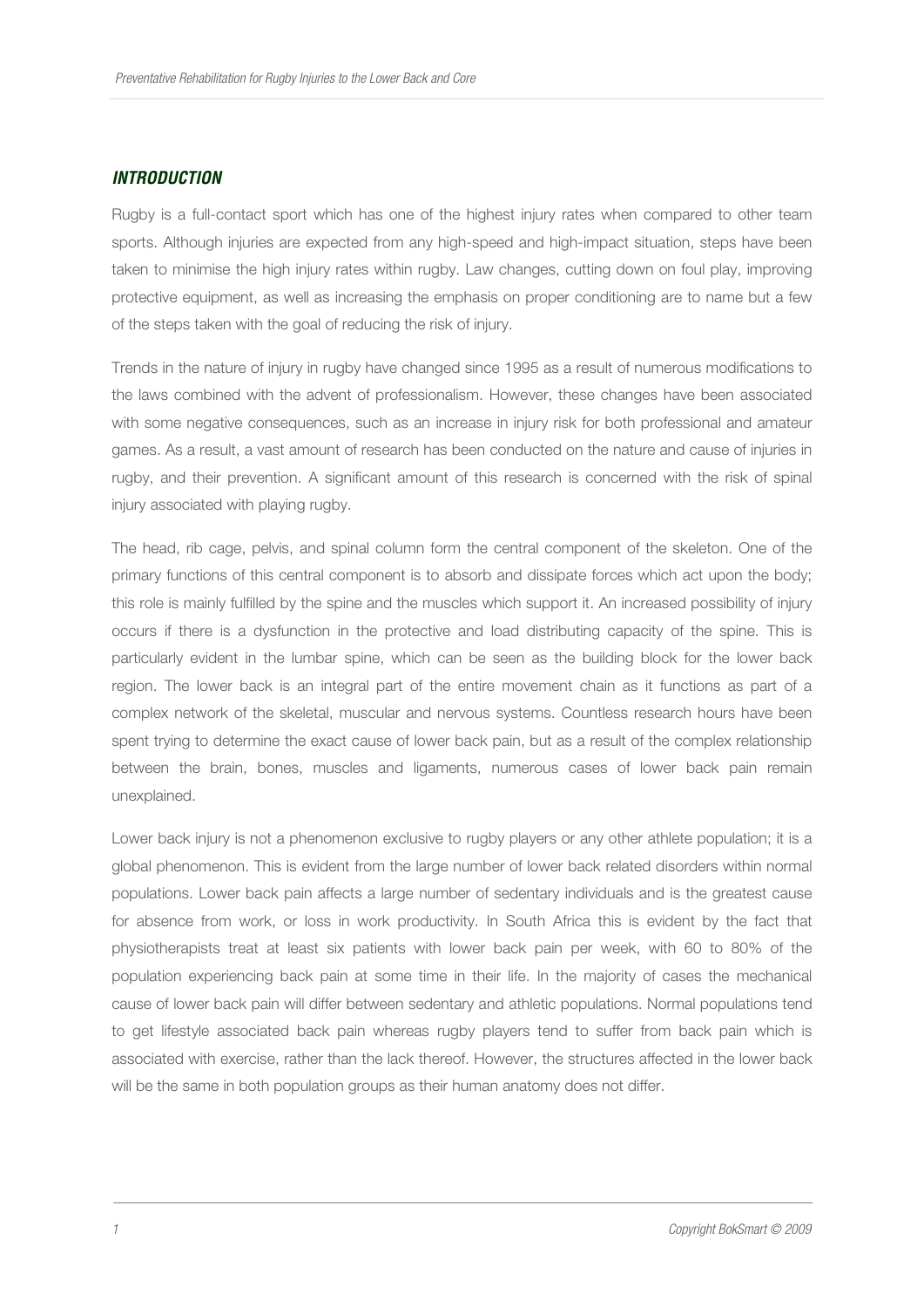# **MOST COMMON INJURIES**

Injury to the spine in rugby occurs mainly to the cervical spine (neck); however there is also a risk of injury to the lower back and its supporting structures. There are numerous mechanical forces involved in producing spinal injuries and the most common injuries to the lower back and core occur as a result of one, or a number, of these forces acting on the lumbar spine or the surrounding tissue. These forces can be broken down into: flexion forces (forward bending), extension forces (backward bending), rotation forces (twisting), shear forces (one vertebra sliding in relation to another), and compression forces (vertical pressure). It is often the extremes of range or force that result in injury; however even a relatively small force can result in an injury if the spine is not adequately supported. The most effective way to categorise sport related injuries to the lower back is to break them down into the structures affected. These include: fractures to the spinal column, injury to the interverterbral disk, ligament strain, joint inflammation, and muscular spasm. Other less common injuries also occur, which is why an accurate diagnosis is essential before treatment.

# **MECHANISM OF INJURY**

The research on the incidence of injury shows that the majority of injuries in rugby occur when tackling or being tackled. Tackles have been found to be the rugby event responsible for the greatest number of injuries as they are by far the most common contact event in the game. As a result they account for the greatest cause of all injuries, followed by the ruck/maul. Blind tackles occur when the player is tackled from behind or from a position outside of their range of vision (in the player's peripheral vision). There is a higher risk of injury with this kind of tackle as the player is often caught unaware, and often unprepared for the impact. The tackle with the greatest risk of spinal injury is the spear tackle, and has subsequently been banned from rugby as it constitutes foul play. Further studies have also shown that although tackles cause the greatest number of injuries it is collisions which are more likely to result in injury. Even though there are fewer collisions during a game, they are more likely to result in an injury than a tackle.

The forces involved in scrumming and the positioning of the players has always been a concern when it comes to spinal injuries. However, thanks to a greater awareness of the dangers involved in scrumming, the risk of spinal injury in the scrum has decreased. Due to improvements in refereeing and laws governing the scrum, the number of injuries as a result of scrumming has decreased in comparison with the number of injuries sustained during the ruck and maul phases. Nonetheless scrums are inherently dangerous because the players are placed into positions which have the potential to compromise the safety of the spine. As a result, scrums carry a much greater risk of injury than tackles. The majority of research up until now has focused on the incidence of traumatic injuries to the spine, especially the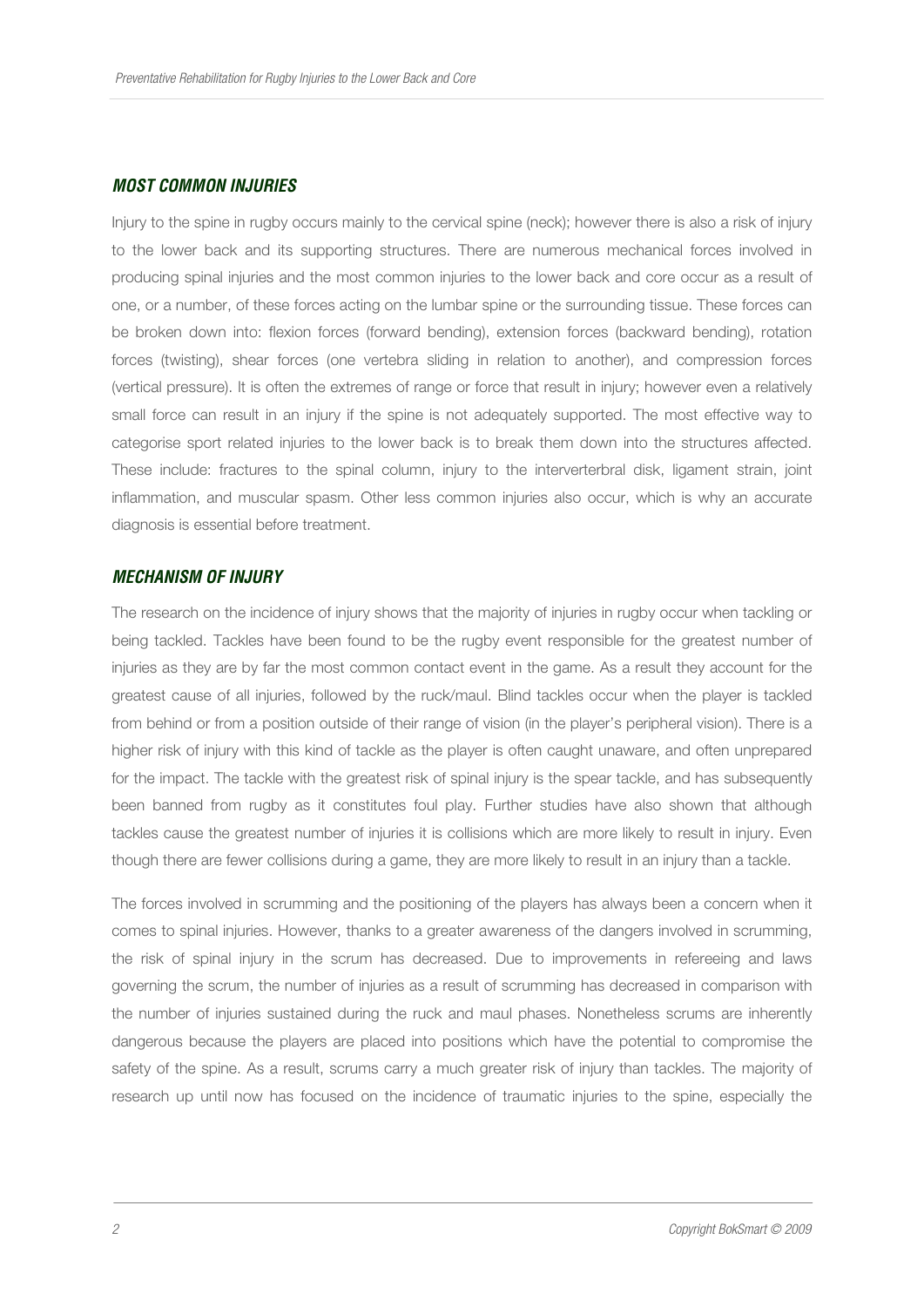cervical spine, but there is also a risk of overuse injuries as well. The forces involved in scrumming place an increased amount of strain on the lower back, especially on the discs between the lumbar vertebrae.

There is no consensus on the most dangerous position in rugby, because certain positions carry different risks for different injuries. It is however safe to assume that the positions that carry the greatest risk of injury are the ones involving the most contact and the greatest number of tackles, such as the loose forwards and certain players in the backline. However, some players have a greater risk of injury for other situations which are unique to their position; for example, props and hookers carry a greater risk for lumbar spine injuries due to their location and positioning in the scrum.

More injuries occur in higher teams ( $1<sup>st</sup>$  team) and older age groups and fewer injuries occur in lower teams (5<sup>th</sup> team) and junior levels of rugby. It has also been found that rugby matches carry a far greater risk of injury than practices, especially matches played at the start of the season. Research has indicated that most injuries occur at the start of the season or during the first few weeks following a break in midseason. A generally accepted principle in the discipline of sports medicine is that the greatest predictor of a future injury is a previous injury. This is an important finding because the return to sport phase following an injury will carry a similar level of risk compared to the early phases of the rugby season. Most injuries result in time off, with injuries caused by tackles resulting in the greatest amount of time off. It is imperative that injured rugby players be fully recovered and conditioned before returning to game situations, in order to avoid further injury, further time off, and possibly a reduction in the length of their rugby career.

#### **SPINAL INSTABILITY**

By nature the spine is classified as being unstable as a result of its structure. Stability of the lumbar spine is challenged by a diverse range of external forces and loads acting upon it. These external forces are increased in a contact sport such as rugby. The impact involved with scrumming, tackling, diving and collisions puts increased strain on the spine and the stabilising structures which support it.

Spinal instability is classified into two categories: mechanical instability and clinical instability. The inability of the spine to accommodate external forces is termed a mechanical instability whereas clinical instability occurs as a result of pain or inadequate neural stimulation. Mechanical stability of the spine is provided by the spinal column itself and the surrounding muscles, especially when there are external forces acting on the spine during movement and loading.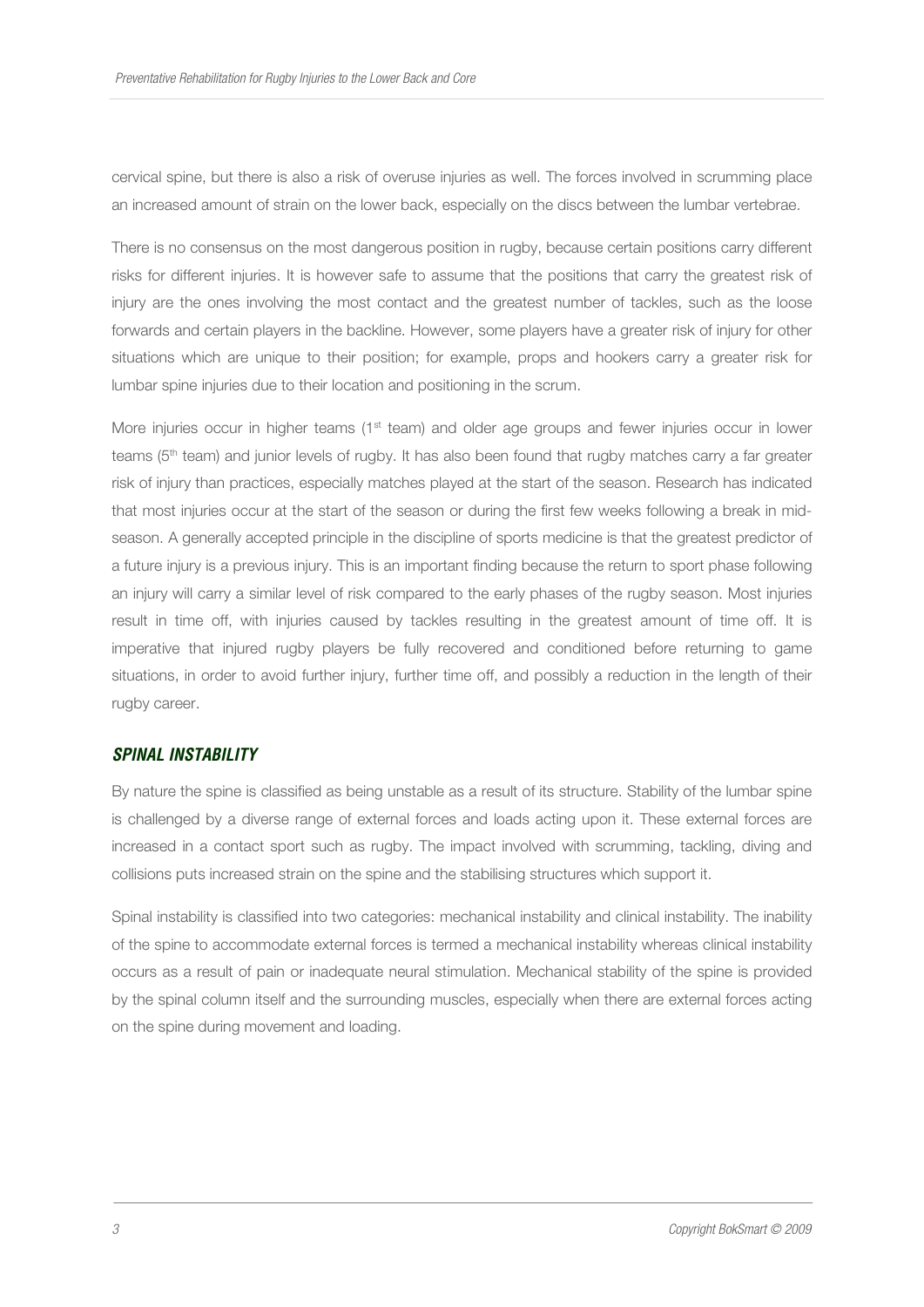Most cases of back pain occur as a result of excessive and uncontrolled movement of the lumbar spine. Under normal conditions stabilising subsystems work in harmony to provide mechanical stability to the spine. However in the presence of pain, or when there is a dysfunction in the lower back, there is a loss in the ability of the stabilising subsystems to fulfill their role. The presence of pain reduces the optimal functioning of the central nervous system and therefore the ability to maintain the muscular component of spinal stability and control.

## **SPINAL STABILITY**

Stability of the lumbar spine requires passive stiffness through bone and ligament structures and active stiffness through muscle contraction. The passive structures provide stability through their structural composition and hence cannot produce movement. Passive structures like the ligaments are only effective at the end of range to prevent excessive segmental movement of the spine.

The active structures provide stability by contracting or tightening and play a predominant role in maintaining lumbar spine stability throughout the entire range of movement. These active structures are made up primarily of muscles located around the lumbar spine, such as the abdominal muscles. The abdominal muscles which are fundamental to the active maintenance of spinal stability include the internal oblique, external oblique, transversus abdominus, and to some degree rectus abdominus.

Essentially spinal stability requires the contraction of key muscles, individually as well as in co-operation with each other, to maintain posture and intersegmental control. To visualise this intricate stabilising system, imagine the spine as a tent pole and the muscles as the supporting guy ropes. The role of the guy ropes is to provide support to the otherwise unstable tent pole. The more guy ropes the more stable the tent pole, just as without the guy ropes the tent pole will fall over.

Recently the term "core" has become very popular in exercise therapy. The core is collection of muscular structures which form a corset/brace that functions as a support for the spine. In theory it is cylindrical in shape, made up of the pelvic floor at the bottom, the abdominals at the front and sides, the diaphragm at the top, and the spinal muscles at the back.

The core functions like an internal weight belt because the muscles involved contract together to increase the internal pressure of the abdomen, and hence the stiffness around the lumbar spine. To visualise the role of the core, imagine a soft drink can. When the can is open the thin aluminum sides can be crushed easily. When the can is closed and pressurised it is not possible to distort the shape of the can. In the case of the core, this increase in pressure is associated with an increase in muscle thickness due to muscular contraction, and is not due to the Valsalva manoeuvre (breath holding).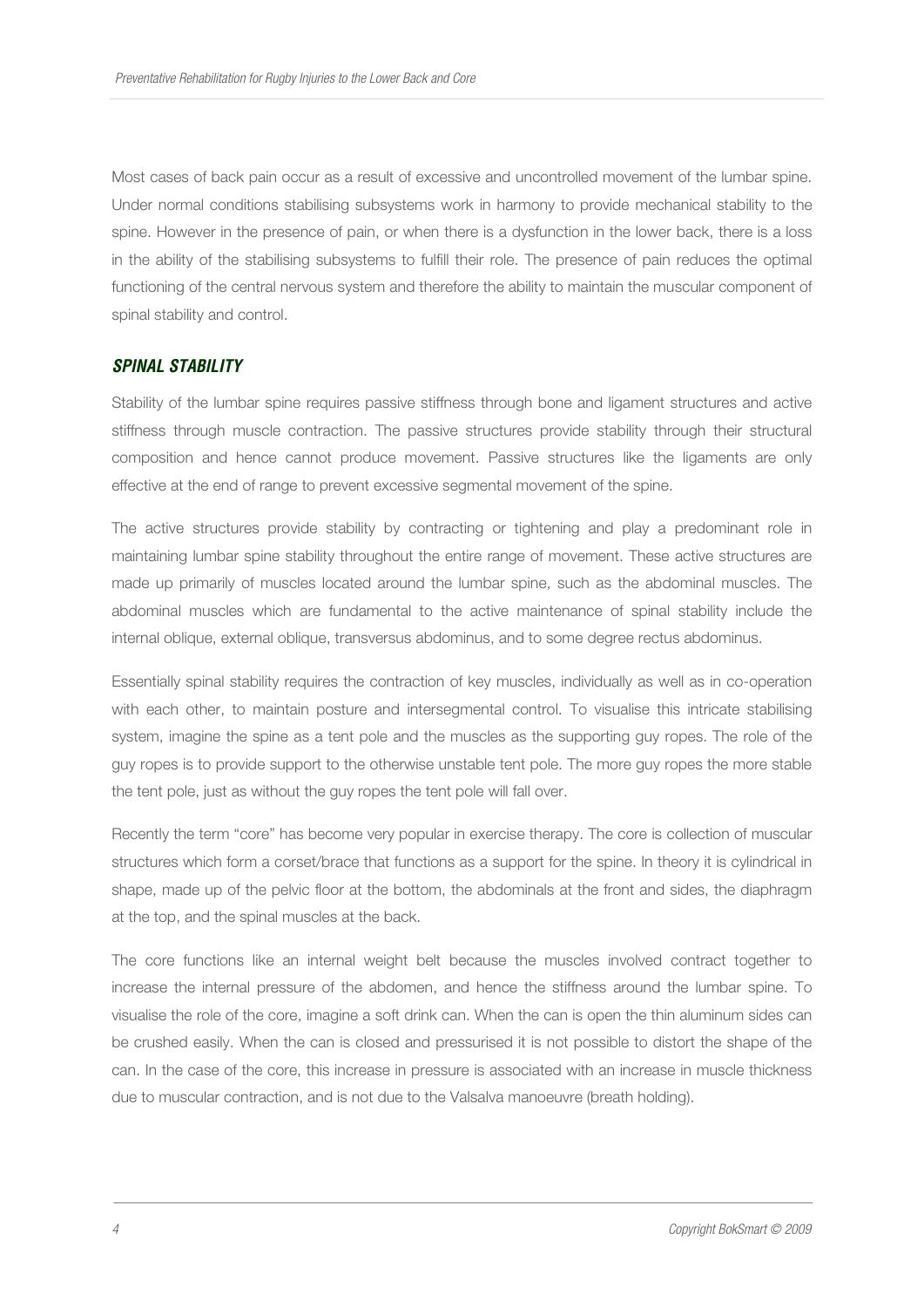#### **PREVENTION**

It is important to differentiate between treatment and prevention when considering injuries to the lower back. Treatment occurs after the injury has happened, while prevention is performed to reduce the risk of the injury occurring. It is critical to note that the following section is a guideline to the prevention of lower back injuries. It is not possible to use the following section as a generalised template for treatment because no two injuries are the same. If there is any doubt over a spinal injury it is important to consult with a specialist as certain injuries to the low back can have serious consequences if not treated appropriately. These guidelines are aimed towards the prevention of injuries rather than the treatment. For the treatment of injuries it is best to seek the guidance of a physiotherapist or biokineticist.

There are currently a wide range of available exercises prescribed for the prevention and treatment of lower back related disorders, despite the fact that many have not been validated or scientifically studied. Most studies indicate that physical activity is a valuable therapeutic approach; however there is no agreement on the specific technique, intensity, or type of exercise. When reviewing the research it is clear that there is no evidence in favour of one particular exercise modality over another due to the contradictory nature of the results. This is an important finding because many rehabilitation programmes claim to be the best method for the treatment and prevention of lower back injuries. The best rugby specific protocol for preventing lower back injuries should find a balance between exercise modalities, and not just one particular mode.

Most rugby players are involved in some form of strength training programme to enhance their sporting performance and reduce the risk of injury. These exercise programmes often involve weight training to facilitate speed, strength, power, endurance, as well as muscular hypertrophy. The spine benefits from this type of training because the weight training indirectly strengthens its support system. Furthermore, there is sufficient scientific evidence to support exercise programmes which combine multiple aspects of fitness including strength training, flexibility and cardiovascular fitness. As a result there is nothing wrong with using general exercise as part of an exercise protocol to prevent spinal injuries.

Some evidence suggests that general exercise and strength training on its own can be sufficient for conditioning the stabilisers of the lower back. This research is controversial because it claimed that there is no benefit in adding exercises which place an emphasis on retraining of the core. The findings were that there is a functional difference in the relative recruitment of the abdominal muscles between general strength exercises, such as weight training, and stabilisation exercises, such as Pilates. Individuals who had a predisposition for lower back related injuries were found to activate selected abdominal muscles at lower levels of their maximum ability. It was found that following a resistance training programme these individuals could recruit a much greater percentage of their maximum. From a clinical view point of view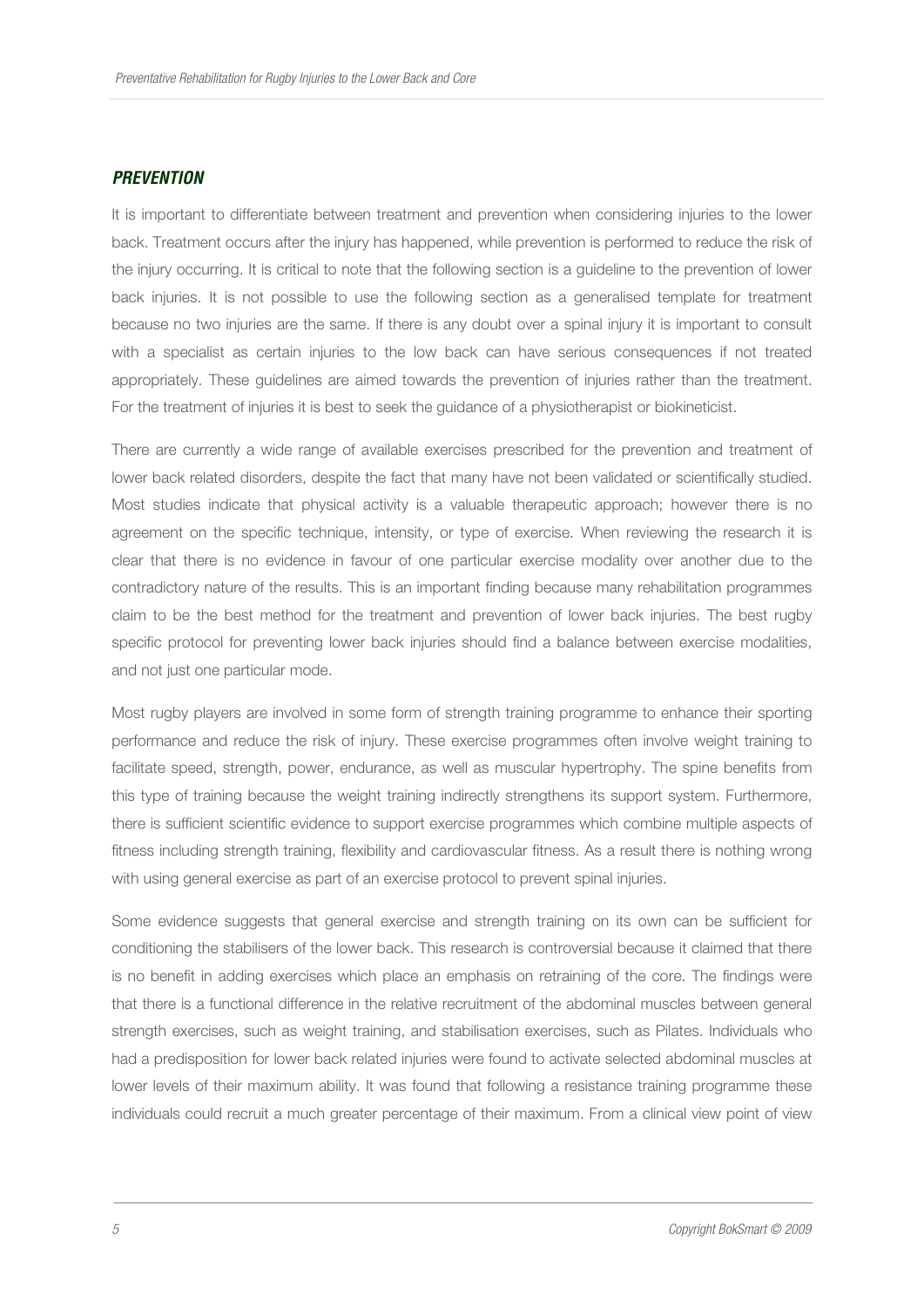this implies that general exercise, if performed correctly, may be sufficient to activate the local stabilising system in parallel with the global mobilising muscles.

However, the strength training regimes that rugby players follow place most of the emphasis on the global mobilising muscles rather than the local stabilising muscles. The global muscle system, or mobilisers, include the muscles that produce noticeable movement. Some of these muscles also have a limited stabilisation role. These muscles are generally larger, stronger and take longer to fatigue. The local stabilising system comprises muscles which act at a defined location to limit undesirable movement. In most cases the stabilising muscles are not trained to the same extent as the global system and as a result are often weaker and fatigue easier.

Exercise programmes that address trunk muscle recruitment strategies are recommended for training the local stabilising system, especially if they include the relative activation levels of specific abdominal muscles. One such exercise modality which focuses on the core musculature is core stabilisation. The term core strengthening has become synonymous with lumbar stabilisation and is often referred to as core stability or core stabilisation. In essence core strengthening is used as a broad term to encompass any exercise which requires muscular control around the lumbar spine to maintain functional stability.

Core stabilisation exercises have been promoted for lumbar stabilisation and for preventing, or rehabilitating lower back related injuries because they focus on the activation of key supporting and stabilising muscles. Certain key muscles have been highlighted as essential muscles involved in core stability as their structure, function and location, fulfil a supporting role for the spine. Researchers have also found that the core muscles are controlled directly by the brain and activate prior to any movement. Deep stabilising muscles are therefore fundamental in the central nervous system's control of trunk stability and act as the centre of the functional kinetic chain. Training the spinal stabilising muscles will therefore help to maintain a healthy, pain-free lower back as they provide greater segmental control and support for the spine.

A rugby player will have increased core stability/strength and a reduced risk of injury if these internal support mechanisms have been conditioned to resist external forces from distorting or injuring the spine. Improved core stability will not only benefit players on the field during matches or practices but will also assist in preventing unnecessary injuries during weight training and preseason conditioning. Simply adding selected core stability exercises to a rugby player's exercise routine will reduce the risk of injuries to the lower back and core. It is important to clarify that it is insufficient to only train one aspect of the core, as is often the case. There is a great misconception that by performing numerous crunches and situps the core will be strengthened. In fact the opposite can be true because by overloading one aspect of